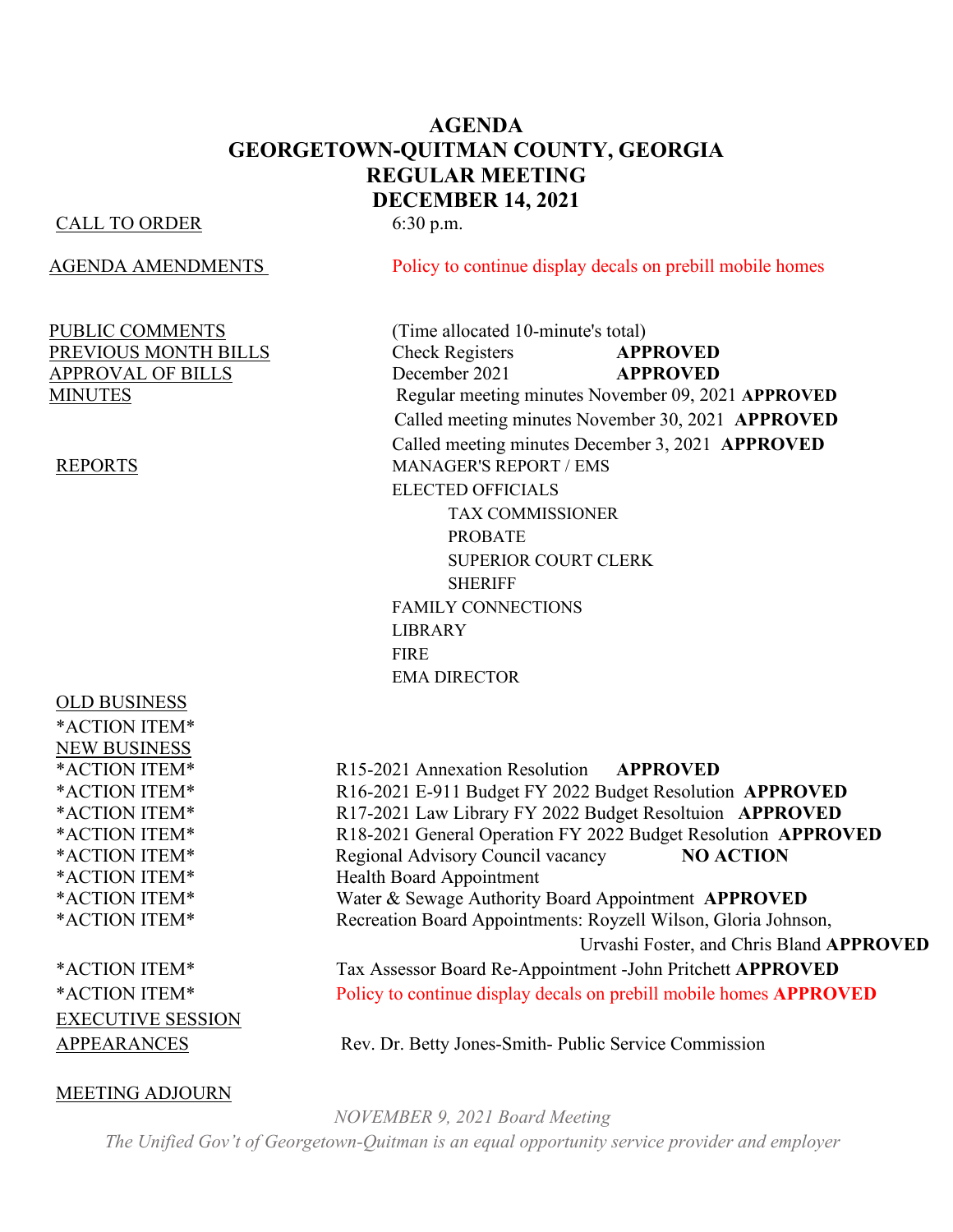# **GEORGETOWN-QUITMAN COUNTY COMMISSION REGULAR MEETING MINUTES NOVEMBER 9, 2021 6:30 p.m.**

# **CALLED TO ORDER**

The meeting was called to order at 6:33 p.m. with a prayer followed by the pledge. Members present were Commissioners: Lewis, Blackmon, Hayes, Kinsey and Bussey. County Attorney Tracy Cary, County Clerk Carolyn Wilson, and County Manager Jason Weeks.

# **AGENDA AMENDMENTS**

Chairman Lewis asked for a motion to amend the agenda to add Executive session for Real Estate and Personnel. **Motion made by Blackmon to accept the amended agenda. Second by Kinsey**. Voting Yes- Bussey, Kinsey, Hayes, Blackmon, and Lewis.

**PUBLIC COMMENTS-** Chairman Lewis asked if anyone had any comments at this time. Mr. Larry Wilborn asked if he could say something about the voting precinct in Morris. Mr. Larry Wilborn stated that there were several issues that need to be corrected with the building. He went onto say that his concern is for people's safety. Chairman Lewis and County Manager Weeks both addressed all the issues that were mentioned and Weeks said if there is any other issues that the County needs to handle he will make sure it gets done.

Tax Commissioner Mrs. Mindy Ward asked if the Sheriff's Dept. could escort her office staff to the bank. There are some days they have a significant amount of cash to be deposited.

# **PREVIOUS MONTH CHECK REGISTER**

**Motion made by Hayes to approve the previous month's check register. Second by Kinsey.** Voting Yes- Bussey, Kinsey, Hayes, Blackmon, and Lewis.

# **APPROVAL OF BILLS**

**Motion made by Kinsey to approve the bills as presented. Second by Hayes.** Voting Yes-Bussey, Kinsey, Hayes, Blackmon, and Lewis.

# **MINUTES**

October 12, 2021, Public Hearing meeting minutes- **Motion made by Blackmon to approve the public hearing meeting minutes. Second by Kinsey.** Voting Yes- Bussey, Kinsey, Hayes, Blackmon, and Lewis.

*NOVEMBER 9, 2021 Board Meeting*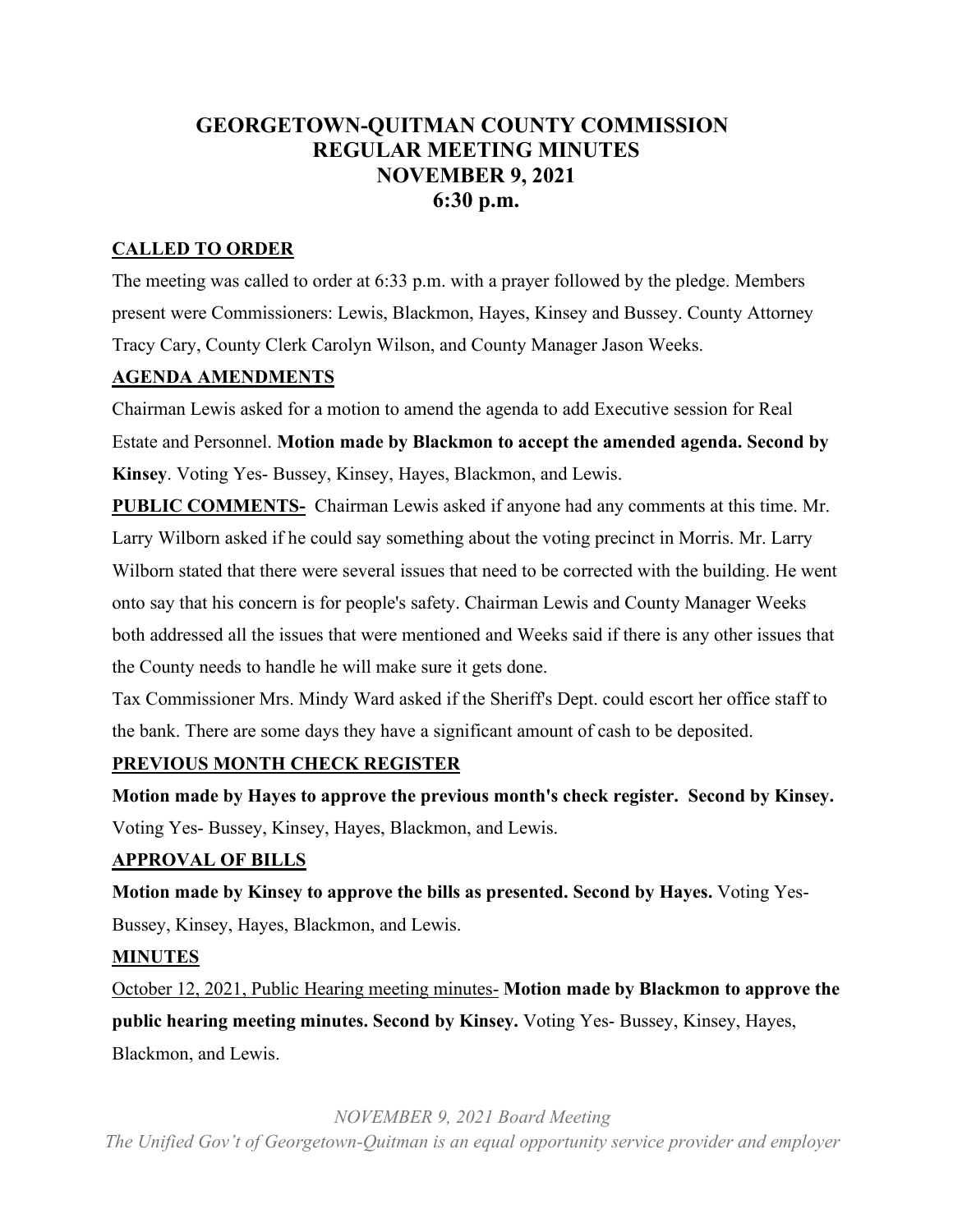October 12, 2021 Regular meeting minutes- **Motion made Bussey to approve the regular meeting minutes. Second by Kinsey.** Voting Yes-Bussey, Kinsey, Hayes, Blackmon, and Lewis.

October 19, 2021 Called meeting minutes- **Motion made Blackmon to approve the Called meeting minutes. Second by Kinsey.** Voting Yes-Hayes, Blackmon, and Lewis. October 27, 2021 Called meeting minutes- **Motion made by Bussey to approve the called meeting minutes. Second by Hayes.** Voting Yes-Bussey, Hayes, and Lewis.

**MANAGER'S REPORT-**Weeks was present and gave his report on EMS for the month of October.

**BRIDGE REPAIR PROJECT-** Weeks explained that he and Tim Simpson had a preconstruction meeting last week with E & D Construction out of Savannah, Ga. They are the contractor that won the bid for the bridge repair project. Weeks stated that there is a Resolution in the packet for tonight to be approved for this project and once that is done, he will get all the paperwork back to the engineer so that the contractor can start work. If all goes as planned these bridge repairs should be complete be the end of December and no later then January 1.

**GRADY EMS CONTRACT-** Weeks stated that Grady EMS sent over another contract with corrections. After reviewing the contract there was some language in there that still needs explaining. Weeks will be back in contact with Grady EMS to get the answers to the questions that he has about the contract. Weeks stated he will get this information back to the board.

**RECREATION BOARD-** Weeks reported that the Recreation board voted and approved at their last meeting to take down the post and cables that are currently in place to stop people from driving into the playground area and to erect a 4ft. chain link fence that will connect to the chain link fence that is already there. Eufaula Glass had the best price on this project and Weeks has already measured everything off and Eufaula Glass is supposed to get started on this as soon as possible. Commissioner Hayes voiced his concern with people still taking down the fence. He would like to see that whoever is doing this be held accountable.

**LMIG FY 2022-** Weeks stated that Tim Simpson with Barrett & Simpson Engineering is working on figures for paving roads in the County for 2022. As soon as those figures are ready Weeks will get with everyone to set up a work session.

*NOVEMBER 9, 2021 Board Meeting*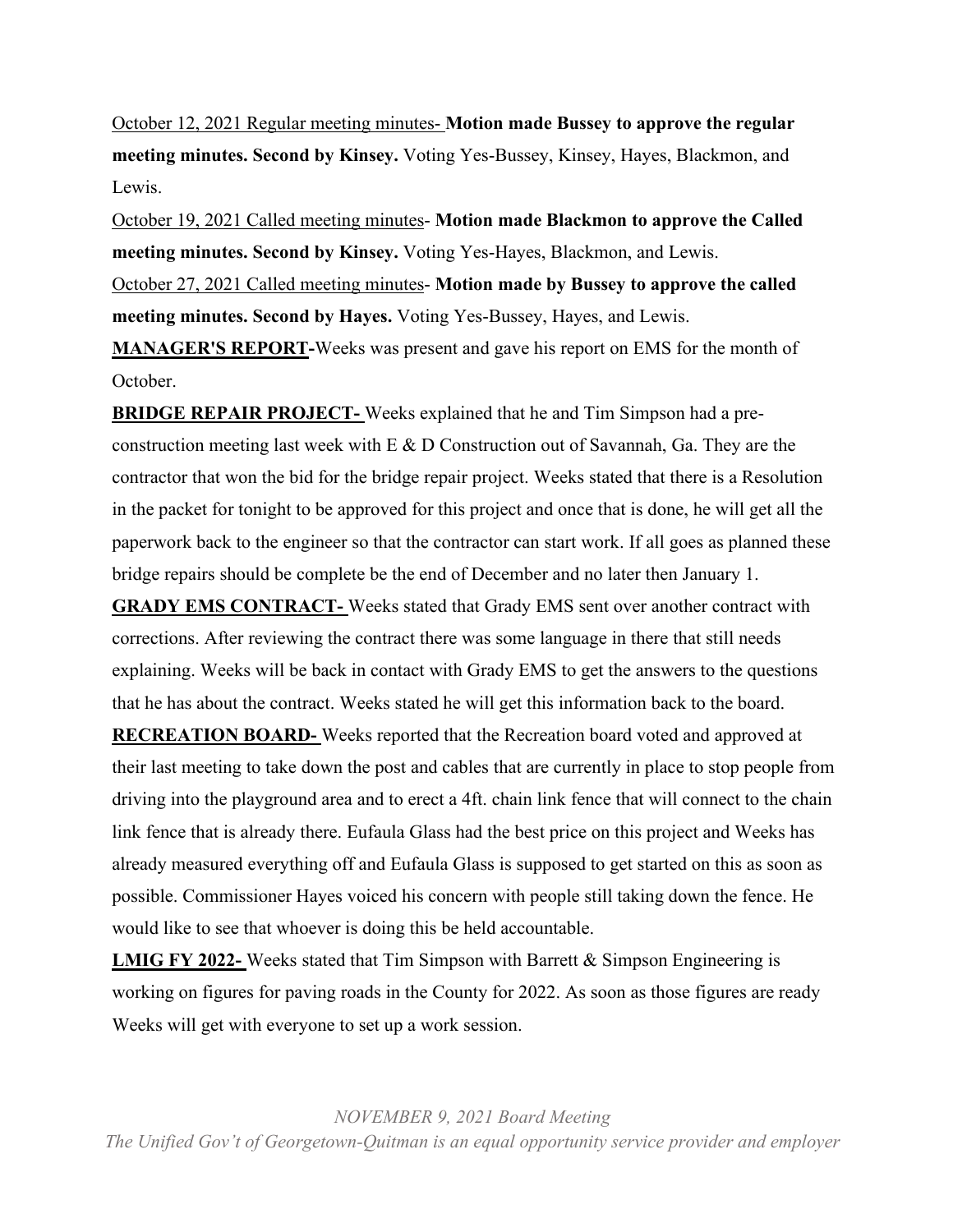**Tax Commissioner Report-** Tax Commissioner Mrs. Ward was present at the meeting and gave a brief update. She wanted to start by saying thank you to the Board of Commissioners for the Cares Act payment that they gave to each employee and for including the Constitutional officers. The delinquent tax company will be here on Monday to get started on the tax sale that will be in April.

**Probate Report-SUPERIOR CLERK OF COURT-SHERIFF REPORT-FAMILY CONNECTIONS-Library-Fire Dept. Report-CHAIRMAN REPORT-OLD BUSINESS-NEW BUSINESS-R14-2021 BRIDGE REPAIR PROJECT-** Chairman Lewis went over Resolution R14-2021 for the bridge repair project. **Motion made by Blackmon to approve Resolution R14-2021. Second by Bussey.** Voting Yes-Bussey, Kinsey, Hayes, Blackmon, and Lewis. **REGION 6 DBBHDD REGIONAL ADVISORY COUNCIL-** Chairman Lewis went over the vacancy on this board. He stated that he has a citizen and is waiting on her answer. **HEALTH BOARD APPOINTMENT-** Chairman Lewis stated that we are still looking for someone to fill the vacancy on the health board. **WATER & SEWAGE AUTHORITY BOARD APPOINTMENT-** Chairman Lewis explained

that he there are 2 people that are interested in the 1 vacancy that is coming at the end of December.

**RECREATION BOARD APPOINTMENTS-** Chairman Lewis stated that there are 4 appointments coming do at the end of December. All four of the board members are willing to continue to serve.

**EXECUTIVE SESSION- Motion made by Hayes to close regular session. Second by Kinsey.** Voting Yes-Bussey, Kinsey, Hayes, Blackmon, and Lewis. **Motion made by Hayes to go into executive session to discuss real estate and personnel. Second by Kinsey.** Voting Yes-

*NOVEMBER 9, 2021 Board Meeting*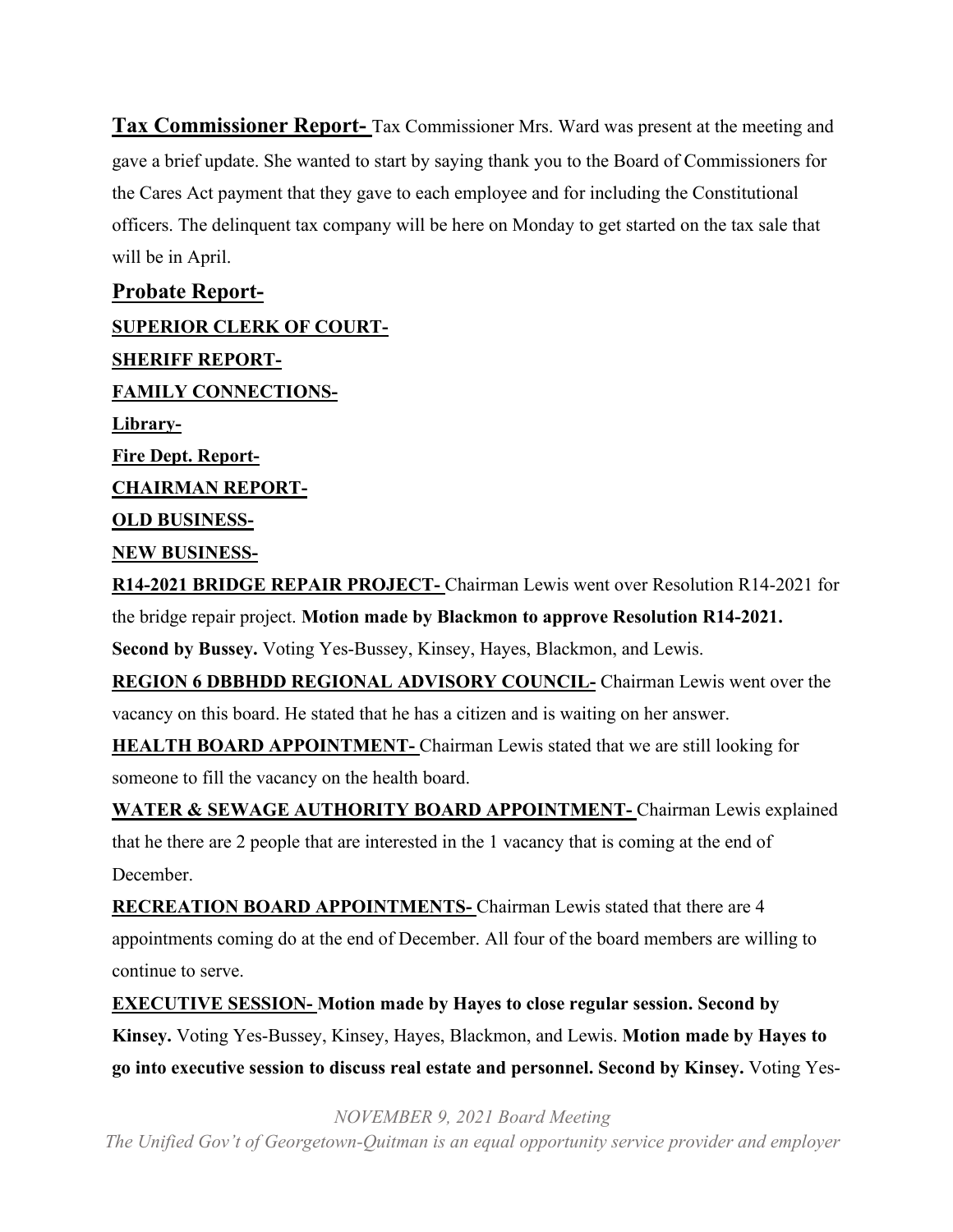Bussey, Kinsey, Hayes, Blackmon, and Lewis. **Motion made by Hayes to close executive session. Second by Kinsey.** Voting Yes-Bussey, Kinsey, Hayes, Blackmon, and Lewis. **Motion made by Bussey to reopen regular session. Second by Kinsey.** Voting Yes-Bussey, Kinsey, Hayes, Blackmon, and Lewis.

Chairman Lewis stated that no decisions were made during Executive session.

Budget Work session scheduled for Tuesday November 30, 2021 at 3:00 p.m.

# **APPEARANCES** –

# **MEETING ADJOURN**

Motion to adjourn at 7:47 p.m.

| Carvel Lewis, Chairman              | Danny Blackmon, Vice Chairman       |
|-------------------------------------|-------------------------------------|
| Willie H. Bussey, Jr., Commissioner | David Kinsey, Commissioner          |
| Jim Hayes, Commissioner             | Attest: Jason Weeks, County Manager |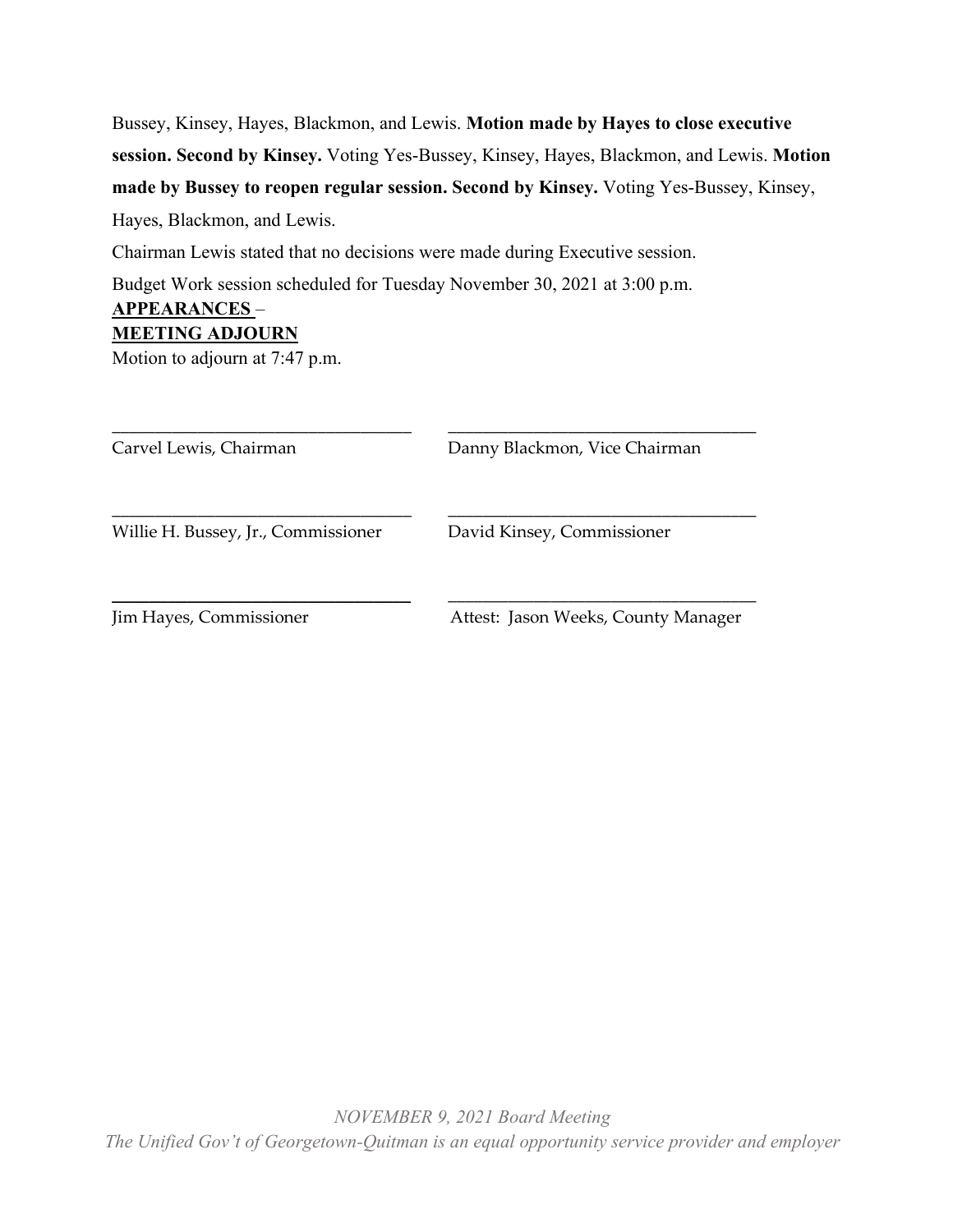# **GEORGETOWN-QUITMAN COUNTY COMMISSION CALLED MEETING MINUTES NOVEMBER 30, 2021 3:00 p.m.**

# **CALLED TO ORDER**

The meeting was called to order at 3:17 p.m. with a prayer. Members present were Commissioners: Lewis, Kinsey, Bussey, and Hayes. Financial Officer Teri Odom and County Clerk Carolyn Wilson. Constitutional officers present were: Becky Fendley, Mindy Ward, Charles Davis, and Matthew Self. (Blackmon and Weeks were not present.)

## **AGENDA AMENDMENTS**

Chairman Lewis asked for a motion to accept the amended agenda with adding Propel commitment, Southwest Georgia Regional Economic Development Authority, Executive session to discuss pending litigation. **Motion made by Bussey to amend the agenda as stated. Second by Hayes**. Voting Yes- Bussey, Kinsey, Hayes, and Lewis.

**PROPEL COMMITMENT-** Chairman Lewis went over the Propel (Planning Rural Opportunities for Prosperity and Economic Leadership) commitment with everyone. Chairman Lewis explained that The University of Georgia's Carl Vinson Institute of Government had been awarded a Rural Community Development Initiative grant for the US Department of Agriculture. UGA provides 100% of the required match. With the combined funding, the Institute of Government will partner with Clay/Quitman/Randolph/Stewart Council of Governments to train strategic planning for economic development. This training will help each community develop a broad-based plan for restoring and strengthening their economy after the devastation caused by the COVID-19 pandemic.

**FY 2022 BUDGET-** Chairman Lewis opened the floor for the budget discussion;

- Probate Judge Self spoke about his request for an increase in his budget due to handling elections. Judge Self went over some different areas in his financial plans to save some money.
- Becky Fendley, Clerk of Courts, stated her concern for the County to look at a way to supply retirement for the county employees. The Tax Commissioner joined in, requesting that she have retirement, being the other Constitutional officers have that privilege.

*NOVEMBER 9, 2021 Board Meeting The Unified Gov't of Georgetown-Quitman is an equal opportunity service provider and employer*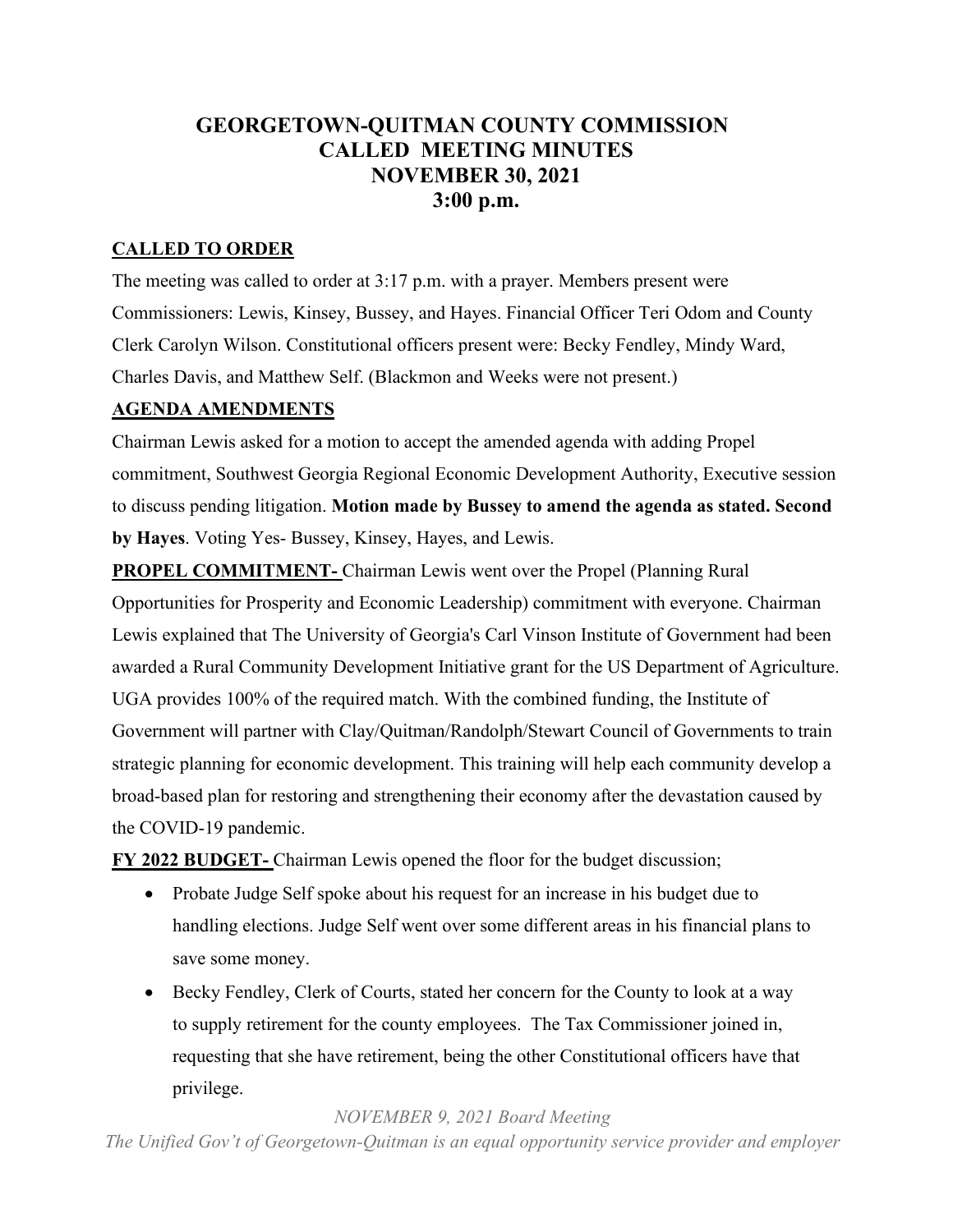• Charles Davis, the Sheriff, informed the Commissioner that he has five deputies but would like to have two more.

**Motion made by Kinsey and second by Hayes to close the regular session at 4:08 p.m.**  Voting Yes- Bussey, Kinsey, Hayes, and Lewis.

**Motion made by Kinsey and second by Bussey to go into executive session at 4:10 p.m.** Voting Yes- Bussey, Kinsey, Hayes, and Lewis.

**Motion made by Kinsey and second by Hayes to close the executive session at 4:30 p.m.** Voting Yes- Bussey, Kinsey, Hayes, and Lewis.

**Motion made by Kinsey and second by Hayes to return to regular session at 4:32 at p.m.** Voting Yes- Bussey, Kinsey, Hayes, and Lewis.

**Chairman Lewis would like to clear all understanding of what transpired with the funds from Silicon Ranch up to this present time. Motion made by Kinsey and second by Bussey that in January 2020, two checks were issued, one to Quitman County Library for \$3,000 and second to Growing Quitman for \$7,500. In January of 2021 Danny Blackmon presented a check to Quitman County Commission for \$7500 returning the money given to Growing Quitman in January of 2020. In January 2021, Silicon Ranch issued two more checks, one to the Quitman County Library for \$3,000 and second to Growing Quitman for \$7,500. The Growing Quitman check is still in our possession here at Georgetown-Quitman County Commission office. Tom Harrel, the attorney for Silicon Ranch, voided the check addressed to Growing Quitman. January 2022, Georgetown-Quitman County should receive a check from Silicon Ranch in the about of \$17,500.** 

- **January 2020, a check from Silicon Ranch was given to Georgetown-Quitman County Library for \$3,000.00 and Grow Quitman for \$7,500.00.**
- **Danny Blackmon presented the \$7,500 check to Georgetown-Quitman County Commission.**
- **In January 2021, a check was presented to the Georgetown-Quitman County Library for \$3,000 and Grow Quitman for \$7,500.**

*NOVEMBER 9, 2021 Board Meeting*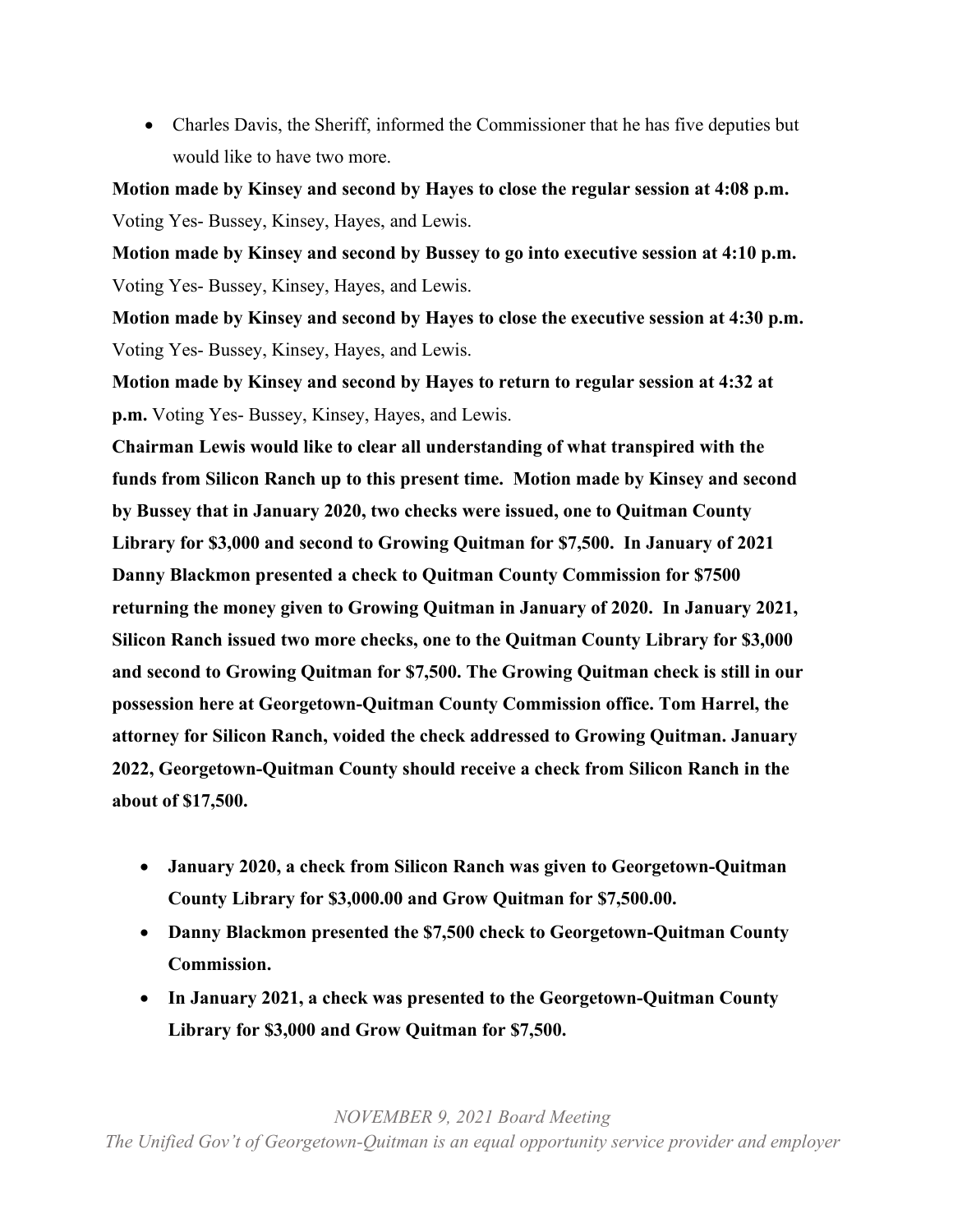- **Grow Quitman check is still in possession of the Georgetown-Quitman County Commission. Tom Harrel, the attorney for Silicon Ranch, has voided this check.**
- **In January 2022, the County Commission should receive a check from Silicon Ranch for about \$17,500.**

**Georgetown-Quitman Co. Commissioners will hold a public hearing for the FY 2022 Budget on December 14, 2021, at 6:00 p.m.** 

### **MEETING ADJOURN**

Motion to adjourn at 5:16 p.m.

| Carvel Lewis, Chairman              | _not present__<br>Danny Blackmon, Vice Chairman      |
|-------------------------------------|------------------------------------------------------|
| Willie H. Bussey, Jr., Commissioner | David Kinsey, Commissioner                           |
| Jim Hayes, Commissioner             | _not present_<br>Attest: Jason Weeks, County Manager |